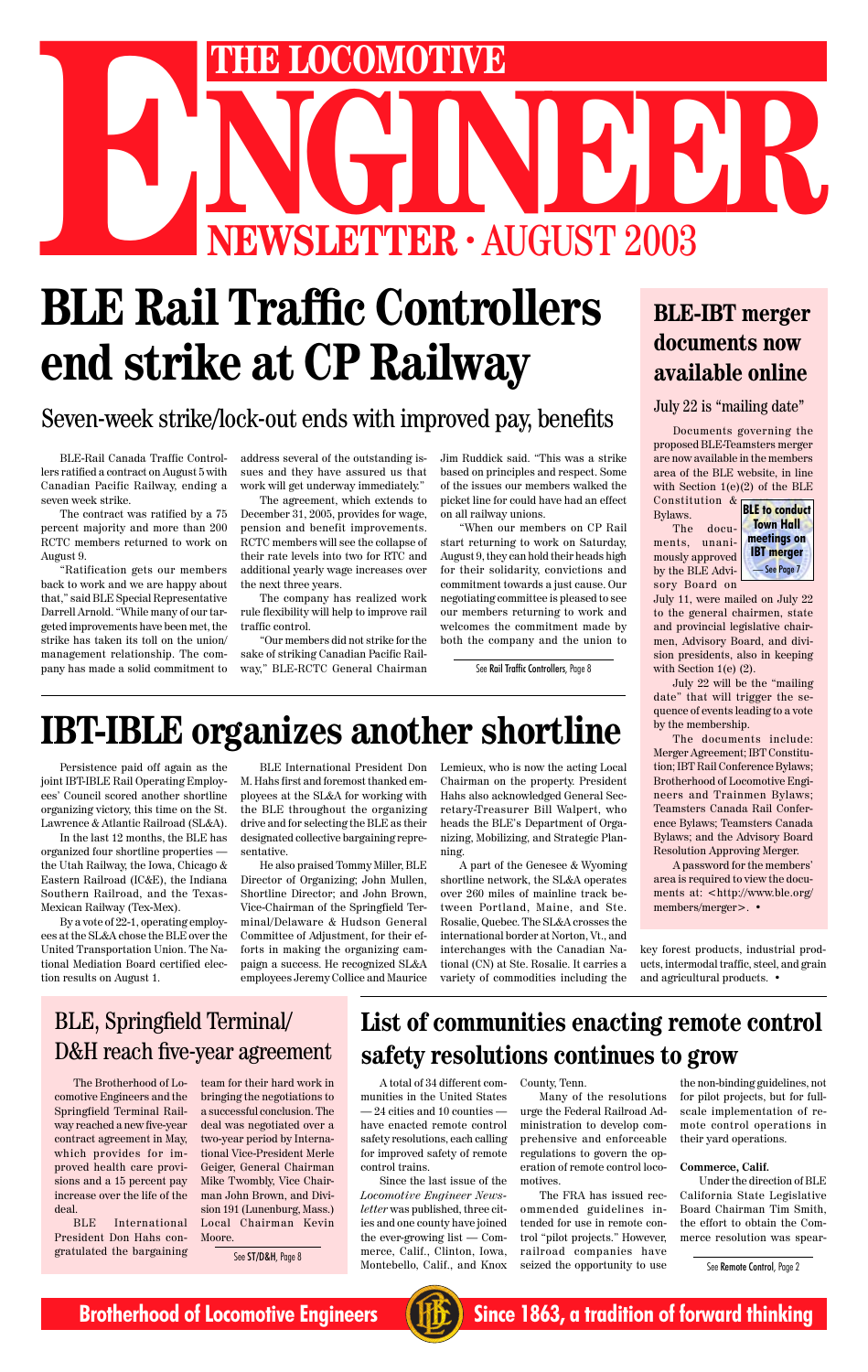# **BLE NEWS**

# **Remember recent UTU history**<br>AFL-CIO statement condemns raiding<br>As the United Transporta-2000, when the UTU success-

headed by Eric Johnson, Legislative Representative of BLE Division 662 (Los Angeles), Ray Enriquez, Legislative Representative of BLE Division 660 (Los Angeles), and Kent Richards, Legislative Representative of BLE Division 56 (West Colton).

The brothers made a computer and video presentation to the city council in support of the resolution, which was adopted in mid-July.

In June, 28 runaway Union Pacific cars loaded with lumber reached speeds of 86 mph before derailing in Commerce, a Los Angeles suburb. Thirteen people were injured and two houses were demolished. While the accident was not attributed to remote control, it served to heighten the City Council's awareness of railroad operations in their community and their need to take steps to protect the safety of their citizens.

 $\langle http://www.ble.org(pr/pd)]$ commerce.pdf>.

The brothers involved expressed thanks to Chairman Smith and the members of the Commerce City Coun-

cil. They also noted that their ability to work together, even though they represent different railroads, helped to get the job done. Brother Johnson represents members from the Burlington Northern Santa Fe while Brothers Enriquez and Richards represent members from the Union Pacific.

A copy of the Commerce resolution is available on the BLE as a PDF at:

#### **Clinton, Iowa**

Brother William Peart, a member of BLE Division 125 (Clinton, Iowa), served as spokesman for the group that lobbied in favor of the Clinton resolution, which was adopted on July 22. He described the lobbying effort as a "pretty tough fight."

While the BLE members involved had hoped to secure a resolution with

"more teeth," Brother Peart said they were successful in achieving their main goal.

"At least we made the City Council and the citizens of Clinton aware of remote control implementation," he said, noting that the issue received coverage in the local newspaper.

Brother Peart recognized those who were involved in organizing the lobbying effort: Bob Harvey, BLE Regulatory Research Coordinator; Tim Windsor, Regional Mobilization Coordinator; Steve Fye, Local Chairman of Division 125; W.J. "Bill" McClimon, Acting Legislative Representative of Division 125; Dan Jacobsen, Division 125; Art Wilkens, Division 125; and Shane Nixon, Division 125.

Peart also noted that members of the United Transportation Union helped the BLE in its lobbying effort. The UTU Brothers contacted members of City Council privately by telephone in support of the remote control safety resolution, but did not attend public meetings and did not wish to have their names published.

"The guys who have the contract to operate remote control don't think

it's safe, but they don't have a choice," Peart said.

Brother Peart also thanked members of the Clinton City Council for their patience and for adopting the safety resolution.

A copy of the resolution is available on the BLE website at: <http:// www.ble.org/pr/pdf/clinton.pdf>.

#### **Montebello, Calif.**

California State Legislative Board Chairman Smith led another successful campaign to enact a remote control safety resolution, this time in Montebello, Calif. Montebello neighbors Commerce, Calif., which passed a safety resolution a few weeks prior to Montebello.

Chairman Smith praised the efforts of Brother Johnson, Division 662, and Brother Enriquez, Division 660, who also worked on the Commerce resolution. Chairman Smith also thanked Montebello Mayor Kathy Salazar for her kindness and consideration.

A copy of the resolution is available on the BLE website at: <http:// www.ble.org/pr/pdf/montebello.pdf>.

#### **Knox County, Tenn.**

Knox County became the second Tennessee county to express concerns regarding remote control train operations in their community, joining Unicoi County, Tenn., in adopting a remote control safety resolution.

On July 28, the Knox County Commission overwhelmingly enacted a resolution that asks the Federal Railroad Administration to adopt comprehensive regulations for the use of remote control engines. A similar resolution was enacted by Unicoi County on March 24.

Knox County is the 34th community in the United States to adopt such a resolution, joining 24 cities and nine other counties.

In adopting the resolution, the Knox County Commission recognized that Class I railroads operating in Knox County handle many dangerous and

hazardous materials, not only through the community, but switch them as well, and that the U.S. government has issued warnings to the nation's railroads to be on the alert for vandalism and terrorist threats. In verbal discussions, many commissioners said that this could be a first step in addressing what could become a serious safety concern for the citizens of Knox County.

Brother T. R. (Ray) Dobson, Legislative Representative of BLE Division 782 (Etowah, Tenn.), said this has been a unique opportunity for two BLE Divisions to work together — Division 782 (CSX Transportation) and 239 (Norfolk Southern).

Brother John Mason, President of Division 239 (Knoxville, Tenn.), and John Norman, Legislative Representative of Division 239, were very helpful and instrumental in the passage of this resolution, Dobson said.

Brother Dobson thanked Knox County Commissioners Mark Cawood and Larry Stephens, who served as sponsor and co-sponsor of the resolution, respectively.

"Their work and guidance in getting the resolution passed was tremendous," Dobson said. "I would also like to thank Division 782 Local Chairman Rick Skidmore for his constant support and help. A thanks goes to Chairman Jimmy Brittain and the rest of the Tennessee State Legislative Board for their support and help."

He also recognized the assistance of: Division 781 (Erwin, Tenn.) Legislative Representative J. T. (John) Little; Michigan State Legislative Board Chairman G. D. Powell; and the Texas State Legislative Board and its Vice-Chairman Herb Yambra, for all their help in putting together a successful presentation.

A copy of the resolution is on the BLE website.

#### **24 Cities Enact Resolutions**

In addition to Montebello, Calif., Commerce, Calif., and Clinton, Iowa, 21 other U.S. cities have adopted similar

remote control safety resolutions: Baton Rouge, La.; Detroit, Mich.; Shreveport, La.; Marysville, Mich.; Boston, Mass.; Cleveland, Ohio; Pine Bluff, Ark.; North Little Rock, Ark.; Beardstown, Ill.; Bakersfield, Calif.; Woodbridge, N.J.; Belen, N.M.; Maple Heights, Ohio; Alliance, Neb.; Evansville, Ind.; Dupo, Ill.; Durand, Mich; Flat Rock, Mich.; Woodhaven, Mich; Flint, Mich.; and Sparks, Nev.

#### **10 Counties Enact Resolutions**

In addition to Knox County, Tenn., nine counties have passed similar remote control resolutions.

They are: Douglas County, Wisc.; West Baton Rouge Parish, La.; Point Coupee Parish, La.; Cuyahoga County, Ohio; Huron County, Ohio; Erie County, Ohio; Whitley County, Ky.; Unicoi County, Tenn.; and Contra Costa County, Calif. •

## Remote Control

#### Continued from page 1

# **34th community enacts remote control safety resolution**

In a statement issued on August 6, the AFL-CIO continued its support of affiliated unions raided by rogue unions, such as the raid currently perpetrated by the United Transportation Union against the Brotherhood of Locomotive Engineers on the Canadian Pacific Railway.

The statement condemns raids such as the UTU's and ones by other unaffiliated unions, saying: "rather than organizing the unorganized workforce, (these organizations) make their living by preying on already organized workers

or otherwise interfering with legitimate AFL-CIO organizing campaigns. The labor movement stands united in opposition to these pariah organizations."

The AFL-CIO said it would establish a committee of union presidents to develop plans to respond "aggressively" to the threats created by organizations that raid AFL-CIO affiliates.

The statement also reiterates that a union found guilty of raiding an affiliate will be prohibited from affiliating with any AFL-CIO union. This would preclude the UTU from future mergers with AFL-CIO

affiliates unless it ceases its raiding practices. An impartial AFL-CIO umpire found the UTU guilty of raiding the BLE on the Union Pacific Railroad in 1998.

The UTU withdrew from the AFL-CIO on March 15, 2000 in an attempt to avoid sanctions levied by the AFL-CIO for raiding the BLE. It has continued its attempts at raiding the BLE since that time.

Prior to its current raid on the Canadian Pacific Railway, the UTU most recently attempted to raid the BLE on the Kansas City Southern. •

As the United Transportation Union spreads campaign promises regarding craft autonomy in its raid of the Brotherhood of Locomotive Engineers in Canada, the BLE reminds its members not to forget recent actions by the UTU to combine operating crafts in the United States.

According to a UTU news release dated July 23, "UTU officials in Canada are reassuring Canadian locomotive engineers that their craft autonomy will be preserved."

UTU and BLE members in Canada should remember 1998, when the UTU attempted to force a combined operating craft on locomotive engineers and trainmen at the Union Pacific Railroad.

UTU and BLE members in Canada should also remember 2000, when the UTU successfully petitioned the U.S. National Mediation Board (NMB) to forcefully combine operating crafts on the Texas-Mexican Railway in the U.S.

UTU and BLE members in Canada should remember 2001, when the UTU once again destroyed craft autonomy by successfully convincing the NMB to combine operating crafts on the Terminal Railroad Association of St. Louis.

Finally, UTU and BLE members in Canada should not forget 2002, when the UTU unsuccessfully attempted to destroy craft autonomy at the Kansas City Southern Railway.

"Does this sound like a union you can trust to preserve craft autonomy?" asked BLE President Don Hahs. •

Plans to crack down 'aggressively' on rogue unions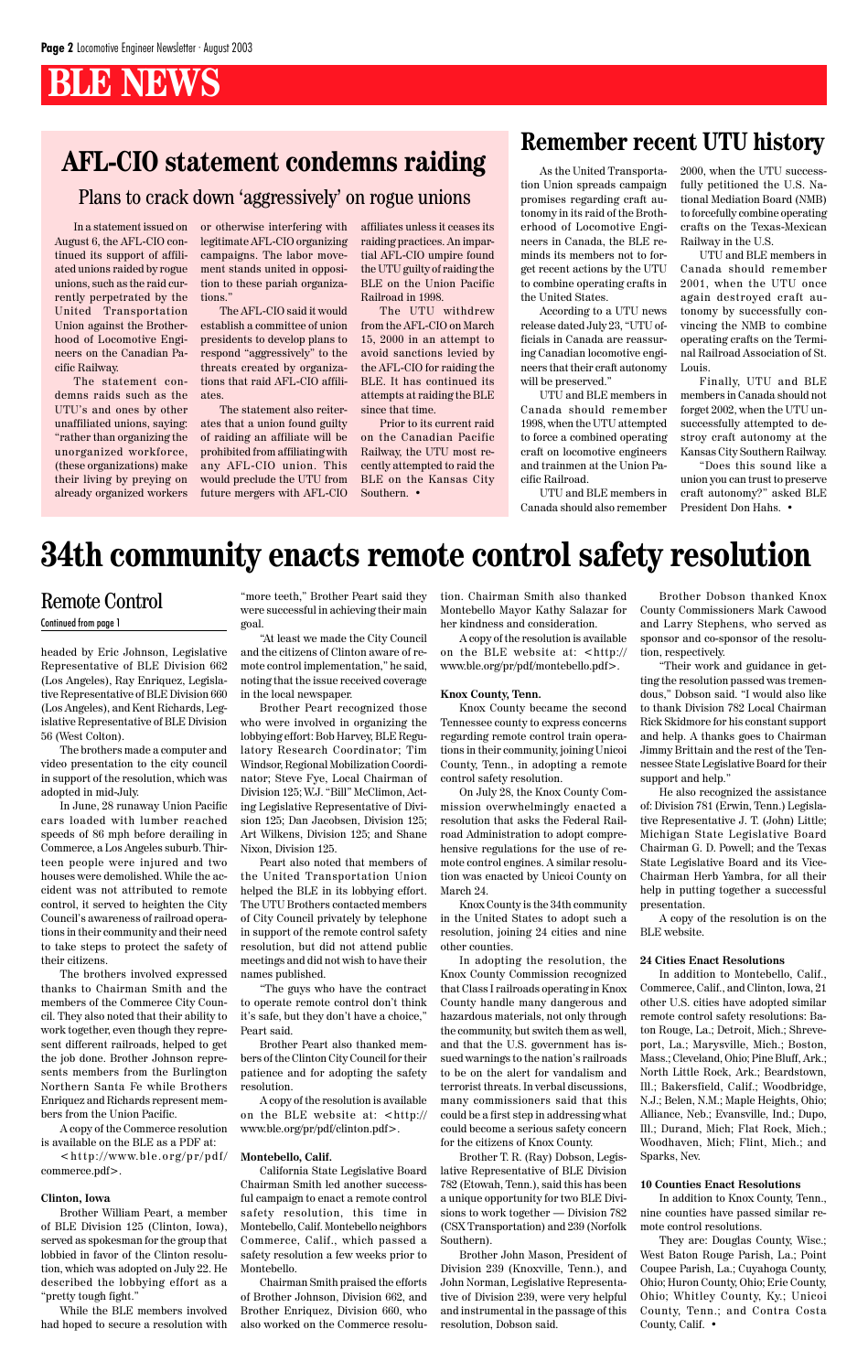# **CARRIER INCOME REPORT**

# Burlington Northern Santa Fe Canadian National Railway



Burlington Northern Santa Fe said quarterly profit rose only slightly amid weak increases in volume as fuel costs edged higher. The company reported net income of \$200 million. In the same quarter a year earlier, it reported net income of \$194 million.

BNSF's operating ratio was 81.8 percent, higher than the 80.7 percent posted in same quarter of 2002 (the lower the operating ratio, the better).

A pickup in consumer product revenue and in coal revenue helped total operating revenue.

Fuel expense rose 27 percent in the quarter from a year earlier. •

Canadian National Railway's second-quarter profit dropped 12.8 per cent as a surging Canadian dollar, fuel costs and lower grain volumes hit its bottom line. CN reported profit of \$244 million compared

with \$280 million for the same quarter of 2002 (all figures in Canadian dollars). The railroads's operating ratio for the latest quarter was 70.1 per cent, compared with 68.4 per cent for the same quarter last year. Carloadings declined one per cent.

CN's operating income for the second quarter of 2003 declined 11 per cent to \$437 million. Revenue fell 6 per cent to \$1.46 billion from \$1.55 billion a year ago, while operating expenses dropped 3 per cent to \$1 billion.

The stronger Canadian dollar reduced CN's second-quarter 2003 operating income by about \$25 million and net income by about \$11 million. It also hurt the

"The stronger Canadian dollar reduced second-quarter revenues by approximately \$90 million," Hunter Harrison, president and chief executive officer, said in a statement. •

# Canadian Pacific Railway CSX Transportation



Canadian Pacific Railway saw its second-quarter earnings drop on a restructuring charge of \$150 million, high fuel prices and a stronger Canadian dollar. Net income declined to \$29 million in the quarter, from \$169 million in the sec-

ond quarter of 2002 (all figures in Canadian dollars).

CPR pointed to a special charge of \$150 million, announced in June, that was largely responsible for the drop on profit. The charge is for a program to eliminate 820 job positions by the end of 2005 and for a restructuring of CPR's Northeastern U.S. network to improve its economic performance.

Excluding the special charge, CPR's operating ratio for the second quarter this year was 79.1 per cent, compared with 76.3 per cent in the second quarter of 2002.

Second-quarter 2003 operating income, excluding the special charge, was \$191 million, compared with \$219 million in the same period last year. The decline was due to the effect of persistently high fuel prices, a reduction in other revenues, and the net result of the stronger Canadian dollar. •

# Kansas City Southern Norfolk Southern



Operating expenses increased 5 percent for both the second quarter and the  $\,$   $\,$  first six months of 2003 compared with the same periods last year.  $\,$ 

CSX reported a drop in earnings for the secondstraight quarter. The railroad reported quarterly earnings of \$127 million compared to \$135 million a year ago. Revenue was \$1.94 billion vs. \$2.07 billion a year ago. Operating ratio was 86.3 percent, up from 84.0 percent in the same quarter of 2002.

The company's surface transportation division, which includes the railroad and the intermodal unit, reported revenue of \$1.89 billion, up from \$1.83 billion for the same period last year. But operating income slumped to \$259 million compared to \$293 million in 2002.

The company has eliminated 451 jobs so far this year, and it's accelerating the job-cutting pace to reach 900 total before the end of the year. The railroad has said the jobs are being eliminated through layoffs and attrition.

"It's painful to admit, but we didn't run the railroad real well in the second quarter," Chairman and Chief Executive Officer Michael Ward told the *Florida Times-Union* newspaper. "We're not real pleased with these results, and we're taking steps to resolve some issues. Failure to resolve these issues is not an option." •



Kansas City Southern reported a quarterly loss amid sluggish cargo volumes and disappointing results from a Mexican railway. KCS said losses were \$500,000 in the second quarter. In 2002's second quarter, the company earned \$14.5 million.

The railroad's second-quarter 2003 operating ratio was 86.9% compared with 86.7% for second quarter 2002, and was improved from the 93.3% operating ratio in first quar-

Consumer Products revenue rose 7.4 percent to \$911 million on growth in international, truckload and perishable sectors. Coal revenue rose 3.3 percent to \$504 million largely on rate increases, the company said. A pickup in consumer product revenue and in coal revenue, a key category for North America's railway's revenues in a big way. largest railroads, helped total operating revenue rise to \$2.29 billion in the quarter from \$2.21 billion a year earlier. aaaaaaaaaaaaaaaaaaaaaaaaaaaaaaaaaaaaaaaaaaaaaaaaaaaaaaaaaaaaaaaaaaaaaaaaaaaaaaaaaaaaaaa aaaaaa aaaaaaaaaaaaaaaaaaaaaaaa aaaaaaaaaaaaaaaaa aaaaaaaaaaaaaaa aaaaaaaaaaaaaa aaaaaaaaaaaaaaaaa

ter 2003. KCS said its quarterly results had been hurt by a \$2.3 million loss associated with its stake in Grupo Transportacion Ferroviaria Mexicana, S.A. de C.V., or Grupo TFM.

Quarterly revenues at KCS were \$146.3 million, 5 percent more than the \$139.2 million posted for the year-ago quarter.

Second-quarter 2003 KCS expenses increased \$6.4 million compared with second quarter 2002 due primarily to higher expenses for depreciation (\$2.2 million), fuel (\$2.0 million), purchased services (\$1.5 million), and casualties and



insurance (\$0.6 million). The railroad's fuel costs rose from first quarter to second quarter due to a 24% increase in the average price per gallon. •



Norfolk Southern Corp. reported second-

quarter net income of \$137 million, an increase of 15 percent compared with net income of \$119 million in the second quarter of 2002.

However, operating ratio for the quarter (the percentage of revenues required to operate the railroad) was 81.8 percent compared with 79.8 percent in the same period of 2002.

Second-quarter railway operating revenues of \$1.63 billion were the highest of any quarter in Norfolk Southern's history and improved 3 percent compared with \$1.59 billion in the second quarter of 2002. Railway operating revenues for the first half of 2003 also set a six-month record rising 3 percent to \$3.19 billion compared with \$3.09 billion for the same period a year earlier.

Intermodal revenues set records, rising 2 percent to \$300 million in the second quarter and 4 percent to \$589 million for the first six months, compared with the same periods of 2002.

## Union Pacific Corp.

Union Pacific Corp. reported second quarter net income of \$288 million, down from net income of \$304 million in the second quarter of 2002. Operating income was \$605 million, compared to \$602 million in 2002.

#### Revenue of \$3.3 billion for the period ended June 30 was the best quarter ever for the company and marked a 3 percent increase over the same period last year.

UP's operating ratio was up 0.5 percent to 79.8 percent over the same quarter in 2002. UP's year-to-date operating ratio is 83.1, up 2.7 percent from 80.4 percent at the same point in 2002.

In its corporate earnings release, UP cited employee productivity (gross tonmiles/employee) as one of the highlights, boasting that employee productivity increased four percent to a second quarter record level. UP noted other highlights, including a 3 percent increase in operating revenue.

For its first six months, Union Pacific had net income of \$717 million on \$6.3

billion in revenue, compared with \$526 million on \$6.1 billion in revenue in the first half of last year.

Compared to the second quarter of 2002, agriculture revenues were up 6 percent in the 2003 second quarter; Energy revenues were up 6 percent; Revenues from industrial products were up 5 percent; Intermodal revenue was flat; Automotive revenue was down 2 percent; and revenue from chemical shipments fell down 2 percent.

Overnite Corp., a subsidiary of UP, reported a 15 percent increase in second quarter operating income of \$21.0 million, compared to \$18.2 million in 2002. Operating revenue was up 10 percent to \$372.0 million from \$337.1 million last year. Overnite's operating ratio was 94.4 percent compared to 94.6 percent. On August 4, UP annouced it would sell the trucking company in hopes of capitalizing on the impressive second-quarter number.

"We are cautiously upbeat about the second half of the year," said UP Chairman and CEO Dick Davidson in a statement. "One cloud on the horizon, however, continues to be energy prices. Diesel fuel and natural gas prices have remained stubbornly high... creating a drag on the overall economy. We remain focused on running a quality, profitable company." •

aaaaaaaaaaaaaaaaaaaaaaaaaaaaaaaaaaaaaaaaaaaaaaaaaaaaaaaaaaaaaaaaaaaaaaaaaaaaaaaaaaaaaaa

aaaaaaaaaaaaaaaaaaaaaaaaaaaaaaaaaaaaaaaaaaaaaaaaaaaaaaaaaaaaaaaaaaaaaaaaaaaaaaaaaaaaaaa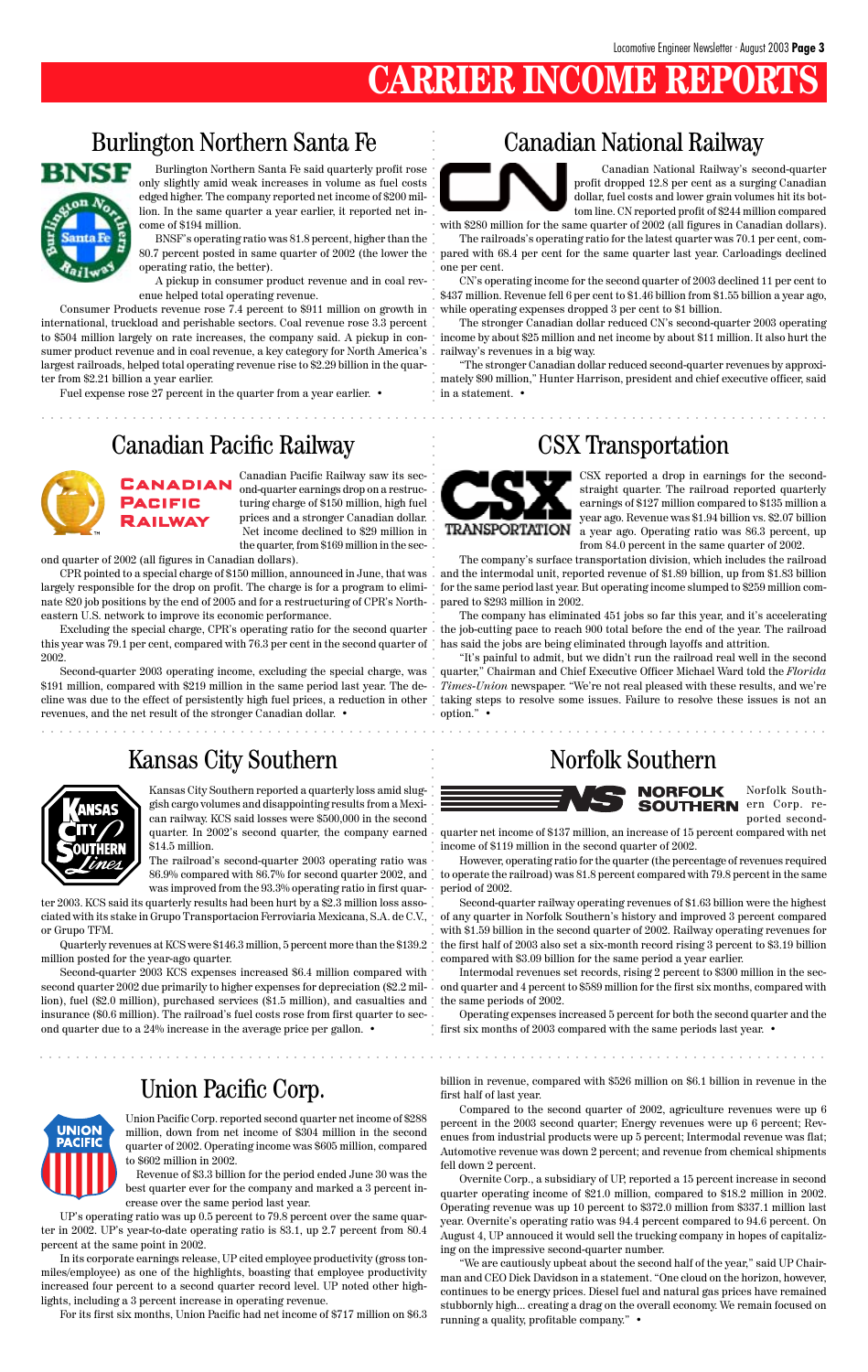# **EASTERN MEETING ASSOCIATION**



From left: Ben Lee, Local Chairman and Legislative Representative of Division 166 (Charlotte, N.C.), and G.L. Payne, Secretary-Treasurer of Division 435 (Hamlet, N.C.).



GIA International President Onita Wayland and BLE International President Don Hahs (center) with the flag bearers who participated in the traditional GIA flag procession during opening ceremonies at the 76th annual SMA, which was held at the Grand Resort Hotel & Convention Center in Pigeon Forge, Tenn., from June 15-20.



From left: BLE General Secretary-Treasurer William C. Walpert discusses Brotherhood finances with Ben Blissett, BLE Division 301 (Roanoke, Va.); Donnie Young, Local Chairman and Secretary-Treasurer of Division 301; and John A. Nutter, President of Division 301.



From left: Tommy Miller, the BLE's Director of Organizing; and Ray Wallace, Norfolk Southern (Southern Lines) General Chairman.



From left: David Bowen, Local Chairman of BLE Division 332 (Montgomery, Ala.); and Bill Overton, Chairman of the 76th annual SMA and Local Chairman of BLE Division 239 (Knoxville, Tenn.).





From left: Fielding membership questions regarding positive train control is Raymond Holmes, BLE International Vice-President & U.S. National Legislative Representative, and Robert A. Harvey, the BLE's Regulatory Research Coordinator.



From left: Ed McCulloch, former BLE International Vice-President & U.S. National Legislative Representative and retired member of BLE Division 182 (N. Little Rock, Ark.), his wife Louise, and Ray Clark, a retired member of BLE Division 275 (Pensacola, Fla.).

From left: LeBron Wingo, Local Chairman of BLE Division 198 (Chattanooga, Tenn.), gets some advice from veteran engineers Tony Wayland, a retired member of BLE Division 620 (Fort Worth, Texas) and Cooksey Humphrey, a retired member of BLE Division 326 (Bossier City, La.).



From left: Tony Smith, General Chairman of the CSX Eastern Lines, and Ray Wallace, General Chairman of Norfolk Southern's Southern Lines.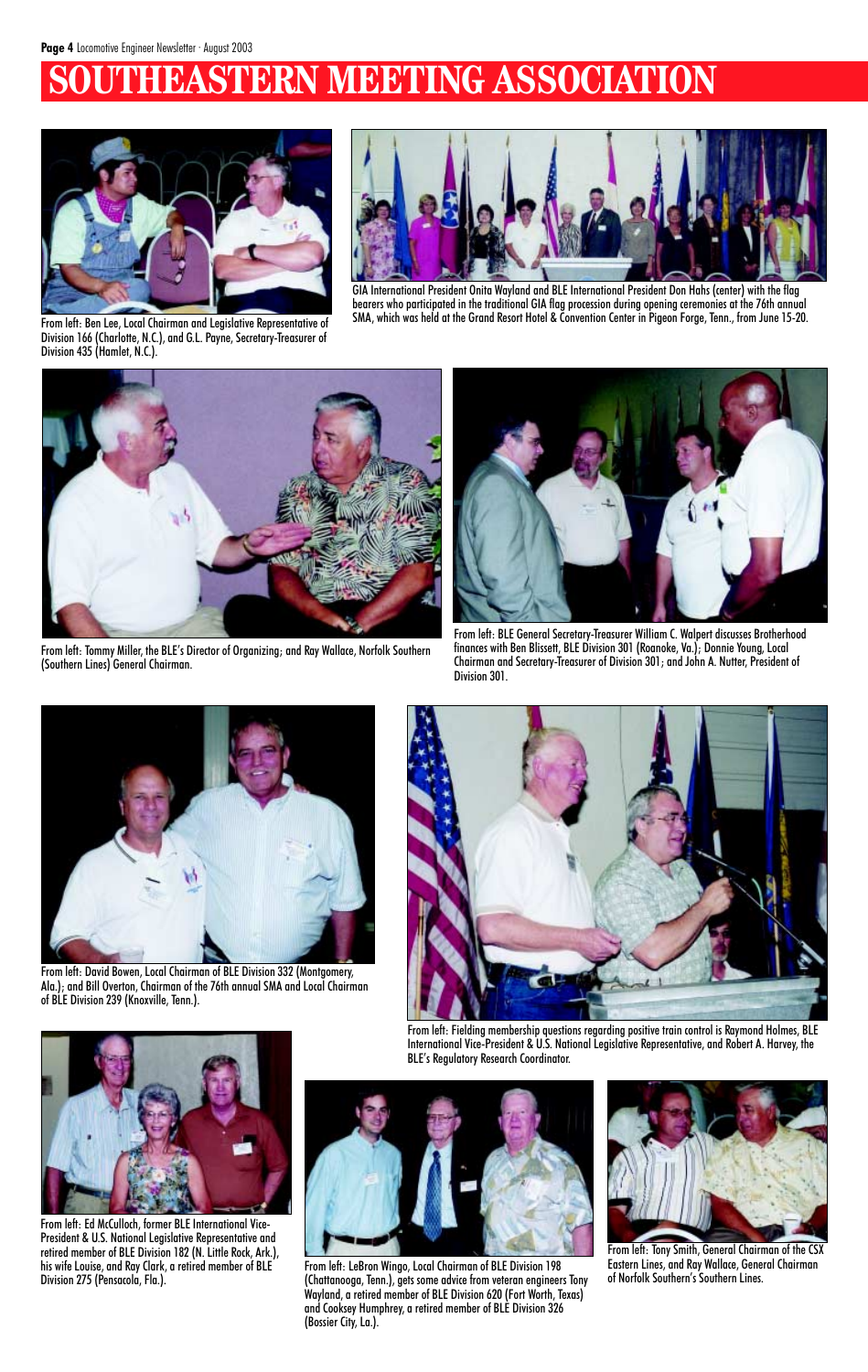# **PIGEON FORGE, TENN.**



From left: Jeff Wood, Legislative Representative of BLE Division 26 (Richmond, Va.), and



From left: During the opening ceremony, BLE President Don Hahs; SMA-BLE Chairman Bill Overton; SMA-GIA Chair DeLaine Morris; and GIA President Onita Wayland.



BLE International President Don M. Hahs



BLE International President Paul T. Sorrow, center, shares a laugh with members of the SMA arrangements committee.



From left: Terrence Carter, Secretary-Treasurer of BLE Division 205 (Chattanooga, Tenn.), with Robert D. Broka, the BLE's Director of Records.



From left: Ed Rodzwicz, BLE First Vice-President; Raymond Holmes, Vice-President & U.S. National Legislative Representative; Merle Geiger, Vice-President; and Paul

Wingo, Vice-President.





Hugh L. Sawyer Jr., Legislative Representative of BLE Division 316 (Atlanta), makes a point regarding the proposed BLE-IBT merger during the closed session.



Manning the BLE Legislative Department booth, from left: Tommy Mayne, Kentucky State Legislative Board Chairman; J.T. Norris, Virginia State Legislative Board Chairman; and T.E. Hudson, Alabama State Legislative Board Chairman.

Several BLE members and their spouses proudly participated in a motorcycle rally instead of the golf tournament, led by (kneeling and holding sign, from left) J.G. "John" Mason, President of Division 239 (Knoxville), and C.R. "Rusty" Jones, Secretary-Treasurer and Vice Local Chairman of Division 239.



Roger Peace, standing, is chairman of the 2004 SMA, which is slated for Greenville, S.C. He is pictured here with his wife, Karen, and John Mowbray, a member of BLE Division 84 (Greenville, S.C.).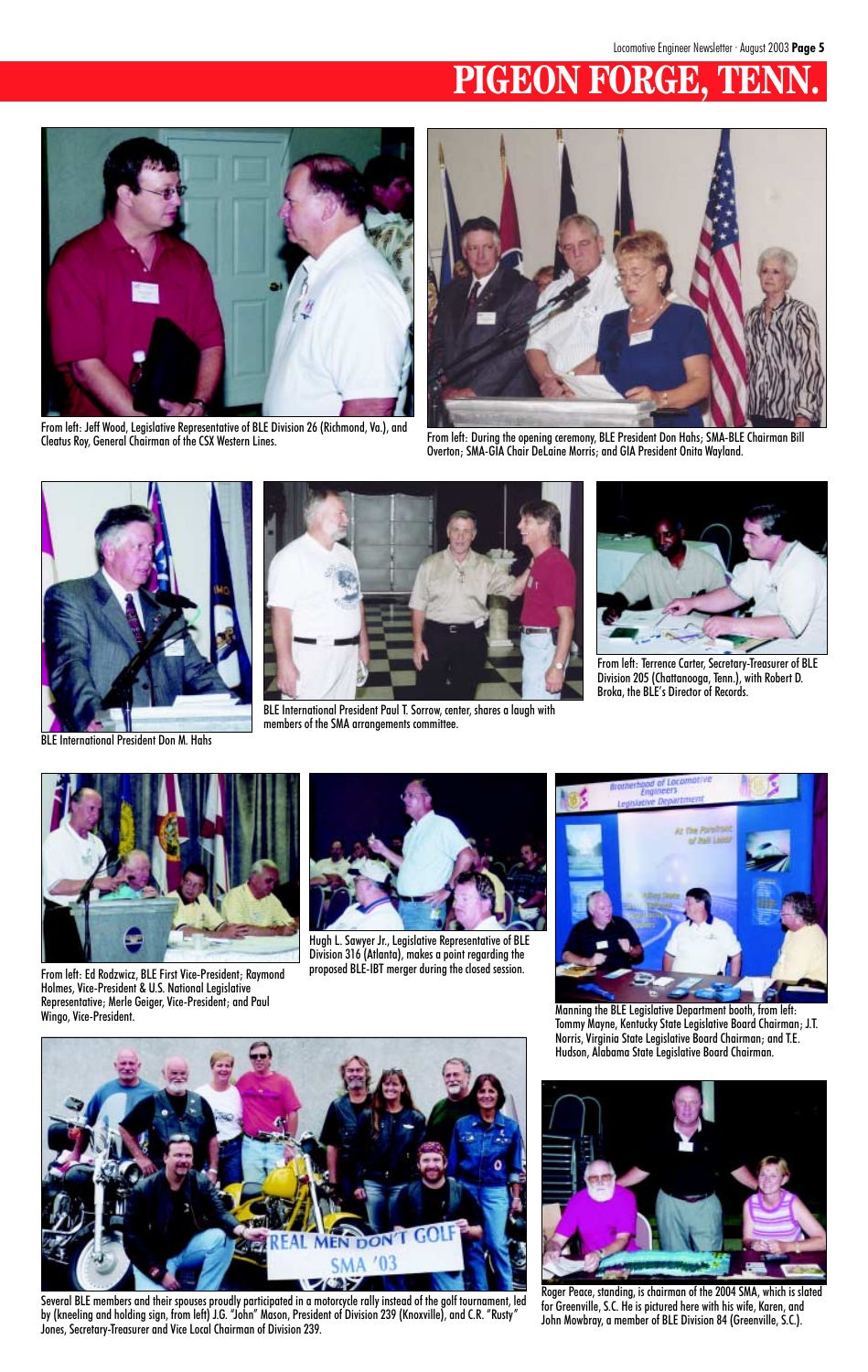# **PASSENGER RAIL**

# **Labor condemns Bush Amtrak plan**

Calling it a "death knell for passenger rail" in the United States, the Brotherhood of Locomotive Engineers joined other transportation labor unions in condemning President Bush's plan for the privatization of Amtrak.

"The White House plan (for Amtrak) is a death knell for passenger rail in this country," said Sonny Hall, President of the AFL-CIO's Transportation Trades Department (TTD). The BLE is one of 35 unions that belong to the TTD.

The Bush Administration's plan to restructure Amtrak was sent to Congress on July 28, and was soundly rejected by labor and other supporters of Amtrak.

Critics of the Bush plan say it would effectively kill Amtrak by dividing into separate entities, privatizing portions of it, and shifting its costs to the states, which say they don't have the funds to run it. Critics wonder who will guarantee the consistency of the safety and maintenance of the lines and how states with budget troubles will pay for it. Some say the legislation is meant to kill Amtrak.

"The widespread problems of privatized passenger rail — which, in England for example, led to rampant delays, increased accident rates, and higher fares — explains why the noted Economic Policy Institute (EPI) titled its recent report Amtrak Privatization: The Route to Failure," President Hall

said. "The EPI report noted that many of the British problems grew out of a labyrinth-like carving up of the railroad, a bureaucratic shell game now mirrored in the Bush plan. Amtrak was borne out of the ashes of defunct network of private passenger railroads, so calling for a privatized Amtrak reflects a gross ignorance of both history and economics."

As part of the Bush plan, Amtrak would become three companies over a six-year span: a private passenger rail company that runs trains under contract to states; a company that operates and maintains the Northeast Corridor; and a government corporation that would retain Amtrak's rights to use freight railroad tracks and its corporate name.

Also, states would contract for the right to use tracks and Amtrak's name for the passenger rail service they sponsor. States would form multistate compacts to invest in and run passenger railroads. States would submit proposals for capital investment and operations to the Transportation Department. Eventually, the states could pick a train operator from private companies and public transit agencies that would presumably bid for the contract.

The federal government would no longer pay for operating costs; that would be left up to the states. But the federal government would pay for 50 percent of infrastructure costs.

air transport system, railways don't stop at state borders and thus require federal oversight and funding.

degree in Education from Illinois State University (1975), and his M.A. degree in Educational Administration from the University of Illinois at Springfield  $(1980)$ . •

"The Bush administration is badly out of touch on this issue," President Hall continued. "Bipartisan majorities on Capitol Hill — and large numbers of those surveyed in public opinion polls — support federal investment in Amtrak. And slashing service to hundreds of communities and millions of passengers benefits no one in a struggling economy. The White House is taking Amtrak down a track few want it go.

Many critics argue that, like highways and the *port.)* •

"The Bush plan would further starve an already anemic railroad and make scapegoats of Amtrak's 20,000 workers. We will not permit this debate to ignore these employees, who make over 20 percent less than those in freight and commuter rail and who have sacrificed for years to keep the trains running. Their needs must be not be forgotten as we debate Amtrak's future. We call upon Congress to reject this misguided proposal," President Hall concluded.

On July 30, Republican senators announced a sixyear, \$60 billion plan to help Amtrak, countering the Bush administration proposal. Their plan would give Amtrak the \$2 billion in annual operating subsidies it has requested. The plan also calls for issuing \$48 billion in bonds to raise money for repairs and track construction.

*(The Associated Press contributed to this re-*

## Amtrak, TCU reach tentative contract

# **PASSENGER NEWS BRIEFS**

# Railroad Retirement informational conferences

The U.S. Railroad Retirement Board will offer free informational conferences for elected BLE officers during 2003. Registration for all conferences begins at 8 a.m. The programs will begin promptly at 8:30 a.m. and end at 12:30 p.m.

> **September 12 — Fort Worth, Texas** Holiday Inn South 100 East Alta Mesa Blvd.

**October 3 — Philadelphia, Pa.** Wyndham Hotel at Franklin Plaza 17th and Race Streets

**October 17 — Pittsburgh, Pa.** Radisson Hotel, Pittsburgh Green Tree 101 Radisson Drive

**October 24 — Portland, Ore.** Hilton Garden Inn., Portland Airport 12048 N.E. Airport Way

**November 7 — New Orleans, La.** Holiday Inn Metaire, 3400 I-10 & Causeway Blvd.

> **December 5 — Jacksonville, Fla.** Holiday Inn Baymeadows 9150 Baymeadows Road

Michael S. Schwartz was sworn into office as Chairman of the U.S. Railroad Retirement Board (RRB) on July 1. His nomination by President Bush was confirmed in the Senate on May 23. He succeeds Cherryl T. Thomas.

The RRB administers the \$8.5 billion-a year benefit programs provided under the Federal Railroad Retirement & Unemployment Insurance Acts covering the nation's railroad workforce and their families.

A long-time official with the State of Illinois, Schwartz previously served as the Director of the Illinois Department of Central Management Services (CMS) from 1995 to 2002, and as Associate Director of CMS from 1989 to 1995.

Schwartz has also served the State of Illinois as Assistant Director of Personnel, Office of Governor (1988-1989); as Executive Assistant to the Director of Revenue (1986-1988); and as Assistant to the Di-

## Schwartz sworn in as new Retirement Board Chairman

rector of Professional Regulation (1985-1986). Prior to his service with the State he was an elementary school teacher in New Berlin, Illinois.

A native of Illinois, Schwartz received his B.S.

Amtrak and the Transportation Communications International Union (TCU), which represents 5,000 Amtrak employees, have reached a tentative contract agreement.

Details of the agreement were not released pending ratification by TCU members. The group represents about 25 percent of Amtrak workers.

According to the *Washington Post*, Amtrak is looking for concessions from its employees on work rules as part of an aggressive drive to cut costs, improve efficiency and obtain

another round of federal subsidies.

> The tentative deal with the TCU, which covers ticket and reservations agents, baggage handlers and clerical employees, is the first successful contract renegotiation under the cost-cutting initiative Amtrak began earlier this year with its 13 unionized bargaining groups.

The agreement is retroactive to January 2000 and runs through December 2004.

"This contract represents the best possible settlement given Amtrak's precarious situation," TCU International President Robert Scardelletti said in a statement. "Going to an Emergency Board appointed by President Bush would be insane in light of his plan to dismantle Amtrak altogether."

*(The Washington Post contributed to this report.)* •

Safety Board (NTSB) said.

The northbound train, with 413 passengers and 33 crew members, derailed April 18, 2002, as it rounded a curve. At the time, it was operating over CSX tracks under contract with the freight railroad. The Amtrak engineer reported seeing the track badly out of alignment just ahead of him.

The board offered a laundry list of mistakes, improper procedures and substandard work by CSX maintenance crews that it said was directly responsible for the wreck, which also injured 142 people. The board also said CSX managers failed to oversee maintenance standards.

## Tracks caused Auto Train derailment

A failure by CSX Transportation crews to properly maintain railroad tracks — which were already in substandard condition — caused the derailment of Amtrak's Auto Train near Crescent City, Fla., last year that killed four people, the National Transportation

CSX did not dispute the report. It said it had implemented the recommendations made by the board, including a quality-control program to ensure that maintenance personnel follow CSX standards.

The NTSB said the track on the curve where the accident occurred failed to meet minimum standards before the accident. Among other things, there was insufficient ballast to make certain that the track was restrained during passage of trains. Also, the track had an insufficient number of rail anchors, and some were improperly installed.

*(The Washington Post contributed to this report.)* •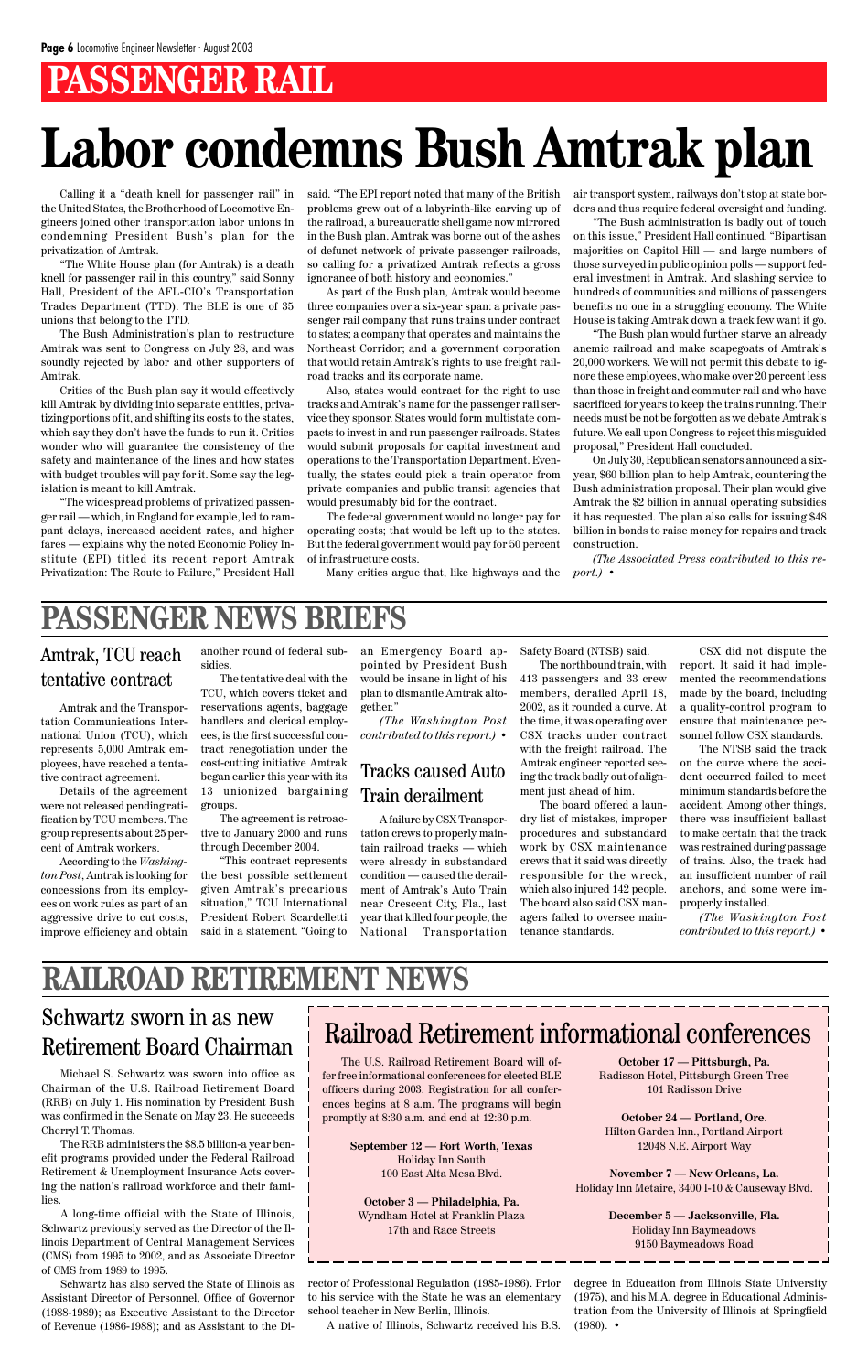# **B** NEW

## **68th SWCM Golf Tournament Tuesday, Sept. 30, 2003 (8 a.m.)**

**Greystone Golf Course** 1100 Ledgeston Way • Reeds Spring, Mo. 65737 • (417) 335-8187

| Name:                |                                 |  |
|----------------------|---------------------------------|--|
| <b>Phone Number:</b> |                                 |  |
| E-mail:              |                                 |  |
|                      | <b>Team Members (optional):</b> |  |
| Name:                | Name:                           |  |

**Four Man Scramble, \$75.00 per player** (includes transportation, refreshments and prizes)

**Make check or money order payable to: 68th SWCM Golf**

**Mail this form by September 15, 2003 to:** Randy Dumey <rdumey@showme.net> 1266 State Hwy EE • Chaffee, Mo. 63740

Name: Name:

**HOTEL RESERVATIONS**

Chateau on the Lake, 415 N. State Hwy. 265, Branson, Mo. 65616 • Phone: (888) 333-LAKE BLE room rate is \$114 per night; Cut-off for BLE rate is August 28, 2003

#### **SWCM INFORMATION**

|  | Zip: ________________ |
|--|-----------------------|
|  |                       |
|  |                       |
|  |                       |

#### **PRE-REGISTRATION FEE**

**\$75.00** per person attending if post marked prior to Sept. 1, 2003 **\$95.00** per person if registering by mail after Sept. 1, 2003, or at time of arrival Make checks payable to: **68th SWCM**

#### **ACTIVITIES** *(Please indicate number attending each activitiy. Note: Golf registration is separate.)*

- Sunday, Sept. 28: Reception
- 
- 
- 
- Thursday, Oct. 2: Breakfast \_\_\_\_\_\_\_\_ Luncheon

• Monday, Sept. 29: Breakfast \_\_\_\_\_\_ DLC Luncheon • Tuesday, Sept. 30: Breakfast Barbeque • Wednesday, Oct. 1: Breakfast \_\_\_\_\_\_ Luncheon \_\_\_\_\_\_\_\_ Banquet \_

#### **FOR ADDITIONAL INFORMATION, CONTACT:**

Chairman Rick Gibbons, (417) 887-5267 or (417) 860-4396 or <rick@blegca.org>

#### **MAIL THIS FORM ALONG WITH CHECK OR MONEY ORDER TO:**

R.T. Windsor SWCM Treasurer 202 Maple Frontenac, KS 66763

Members with questions should contact Chairman Rick Gibbons at: (417) 887-5267, (417) 860-4396 or by email at: <rick@blegca.org>. •



## **68th annual Southwestern Convention Meeting Branson, Mo. • Sept. 28-Oct. 2, 2003 SWCM 2003 Pre-Registration Form**

# **Deadlines draw near for 68th SWCM**

Members can save \$20 on their registration fees for the 68th annual Southwestern Convention Meeting (SWCM) by pre-registering by September 1. After that date, registration fees will increase to \$95 per person.

> firmed, but BLE General Chairmen, State Legislative Board Chairmen, and all divisions within the region will be notified once a Town Hall meeting is scheduled for their area.  $\bullet$

The meeting will take place at the Chateau on the Lake in Branson, Mo., from September 28-October 2. As of August 5, the Chateau was completely booked and overflow arrangements have been made at two other hotels.

"Both of these properties are within five minutes of the convention and have plenty of space available," SWCM Chairman Rick Gibbons said. "We will try to accommodate all that need transportation to and from these hotels and the convention."

The overflow hotels are: **Welk Resort** 1984 State Hwy 165 Branson, Mo. 65616 (800) 505-9355 Reference: Group #2852 Two queen beds: \$75 (plus tax) www.welkresortbranson.com

**Pointe Royale Nightly Condo Rentals** 158-A Pointe Royale Drive Branson, Mo. 65616 (800) 962-4710 Reference: Brotherhood of Locomotive Engineers One bedroom condo: \$105 (plus tax) Two bedroom condo: \$159 (plus tax) Three/four bedroom condos: Contact group sales manager (Scott) www.pointeroyale.com

Activities for the SWCM will include the annual golf tournament, a barbeque and the formal banquet. The golf tournament will take place at the Ledgestone Country Club.

Educational activities will include workshops for Local Chairmen, Secretary-Treasurers, Legislative Representatives, and an Arbitration Workshop.

> Over the next several weeks, the office of BLE First Vice-President Ed Rodzwicz will coordinate a series of Town Hall meetings to explain the proposed BLE-IBT merger.

> The first is scheduled for September 9 in Kansas City, Mo. (see page 8 "Calendar" for details).

> The First Vice-President and other BLE International officers are expected to participate in approximately 16 Town Hall meetings in centralized locations throughout the United States. The BLE's Canadian headquarters will schedule its own series of Town Hall meetings throughout Canada.

> Further dates and locations of these events are not yet con-

## BLE to conduct Town Hall meetings on IBT merger

**Location of 68th annual SWCM:** www.chateauonthelakebranson.com

**Shows, shopping and restaurants:** www.explorebranson.com

**Branson-area golf council:** www.golfbranson.com

**An 1880s- style theme park:** www.silverdollarcity.com

**SWCM overflow hotels:** www.pointeroyale.com www.welkresortbranson.com •

# Branson websites